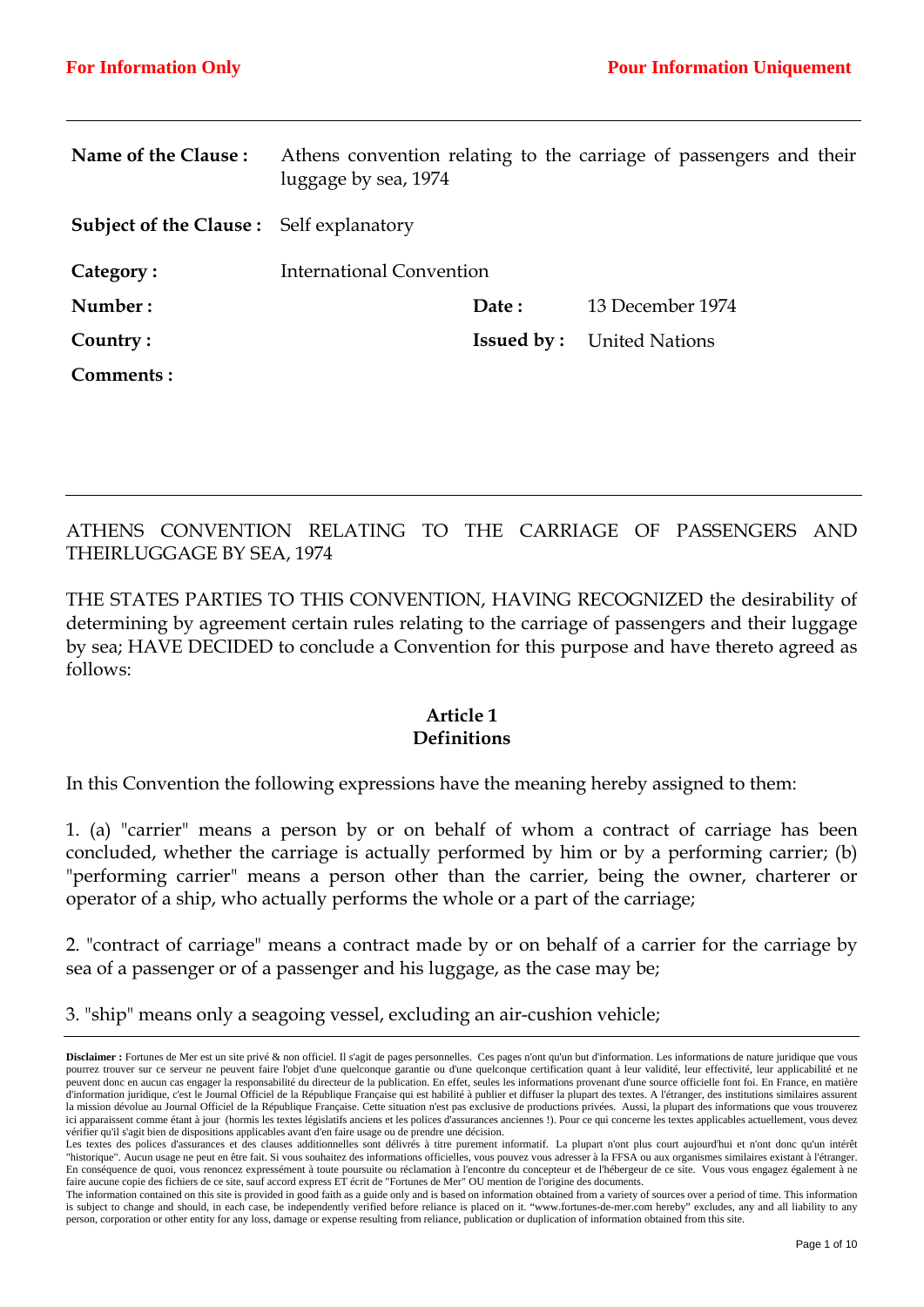4. "passenger" means any person carried in a ship.

(a) under a contract of carriage, or

(b) who, with the consent of the carrier, is accompanying a vehicle or live animals which are covered by a contract for the carriage of goods not governed by this Convention;

5. "luggage" means any article or vehicle carried by the carrier under a contract of carriage, excluding:

(a) articles and vehicles carried under a charter party, bill of lading or other contract primarily concerned with the carriage of goods, and

(b) live animals;

6. "cabin luggage" means luggage which the passenger has in his cabin or is otherwise in his possession, custody or control. Except for the application of paragraph 8 of this Article and Article 8, cabin luggage includes luggage which the passenger has in or on his vehicle;

7. "loss of or damage to luggage" includes pecuniary loss resulting from the luggage not having been re-delivered to the passenger within a reasonable time after the arrival of the ship on which the luggage has been or should have been carried, but does not include delays resulting from labour disputes;

8. "carriage" covers the following periods:

(a) with regard to the passenger and his cabin luggage, the period during which the passenger and/or his cabin luggage are on board the ship or in the course of embarkation or disembarkation, and the period during which the passenger and his cabin luggage are transported by water from land to the ship or vice-versa, if the cost of such transport is included in the fare or if the vessel used for this purpose of auxiliary transport has been put at the disposal of the passenger by the carrier. However, with regard to the passenger, carriage does not include the period during which he is in a marine terminal or station or on a quay or in or on any other port installation;

(b) with regard to cabin luggage, also the period during which the passenger is in a marine terminal or station or on a quay or in or on any other port installation if that luggage has been taken over by the carrier or his servant or agent and has not been redelivered to the passenger;

(c) with regard to other luggage which is not cabin luggage, the period from the time of its taking over by the carrier or his servant or agent on shore or on board until the time of its redelivery by the carrier or his servant or agent;

9. "international carriage" means any carriage in which, according to the contract of carriage, the place of departure and the place of destination are situated in two different States, or in a single State if, according to the contract of carriage or the scheduled itinerary, there is an intermediate port of call in another State;

10. "Organization" means the Inter-Governmental Maritime Consultative Organization.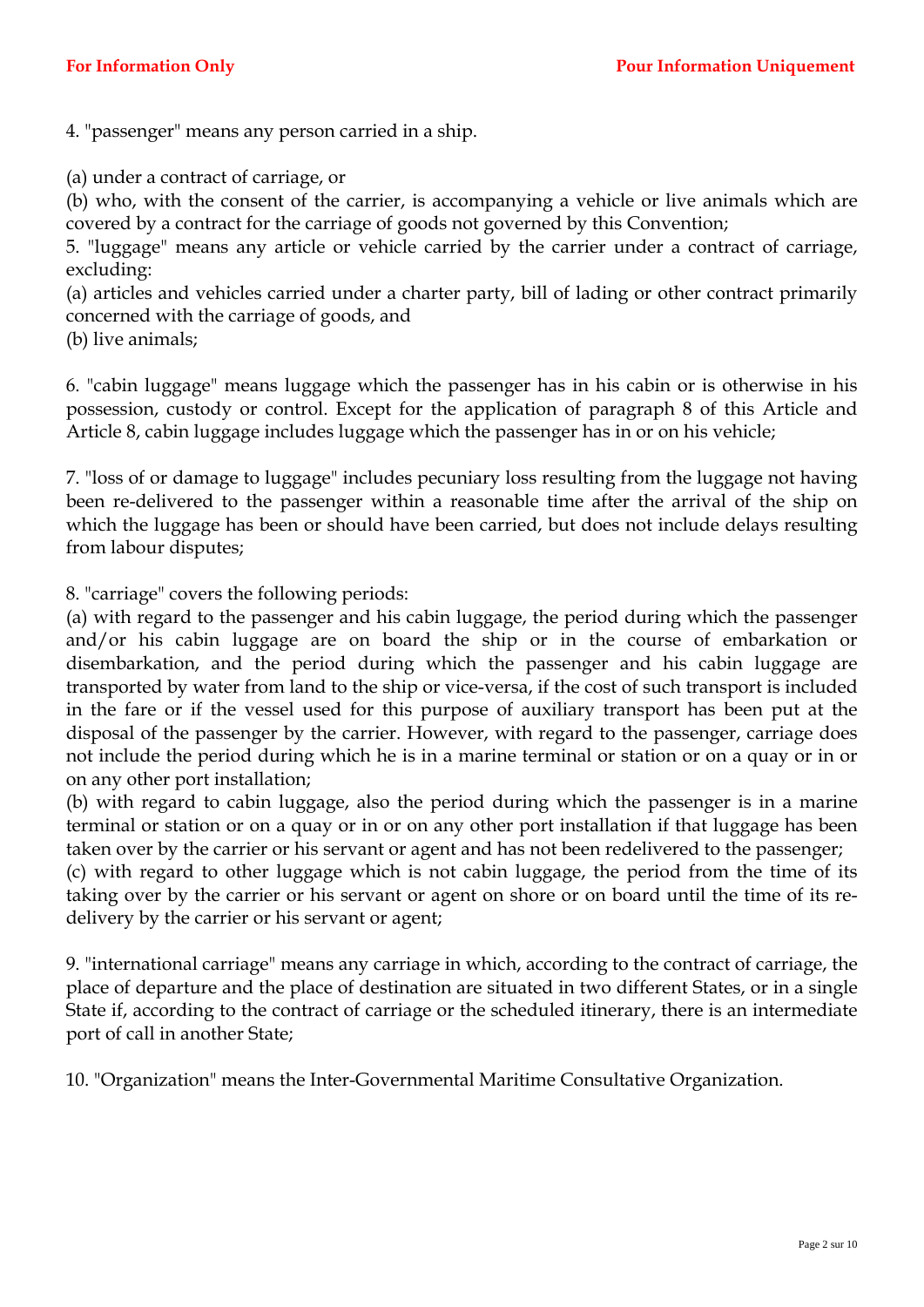# **Article 2 Application**

1. This Convention shall apply to any international carriage if: (a) the ship is flying the flag of or is registered in a State Party to this Convention, or (b) the contract of carriage has been made in a State Party to this Convention, or (c) the place of departure or destination, according to the contract of carriage, is in a State Party to this Convention.

2. Notwithstanding paragraph 1 of this Article, this Convention shall not apply when the carriage is subject, under any other international convention concerning the carriage of passengers or luggage by another mode of transport, to a civil liability regime under the provisions of such convention, in so far as those provisions have mandatory application to carriage by sea.

# **Article 3 Liability of the carrier**

1. The carrier shall be liable for the damage suffered as a result of the death of or personal injury to a passenger and the loss of or damage to luggage if the incident which caused the damage so suffered occurred in the course of the carriage and was due to the fault or neglect of the carrier or of his servants or agents acting within the scope of their employment.

2. The burden of proving that the incident which caused the loss or damage occurred in the course of the carriage, and the extent of the loss or damage, shall lie with the claimant.

3. Fault or neglect of the carrier or of his servants or agents acting within the scope of their employment shall be presumed, unless the contrary is proved, if the death of or personal injury to the passenger or the loss of or damage to cabin luggage arose from or in connexion with the shipwreck, collision, stranding, explosion or fire, or defect in the ship.

In respect of loss of or damage to other luggage, such fault or neglect shall be presumed, unless the contrary is proved, irrespective of the nature of the incident which caused the loss of damage. In all other cases the burden of proving fault or neglect shall lie with the claimant.

#### **Article 4 Performing carrier**

1. If the performance of the carriage or part thereof has been entrusted to a performing carrier, the carrier shall nevertheless remain liable for the entire carriage according to the provisions of this Convention. In addition, the performing carrier shall be subject and entitled to the provisions of this Convention for the part of the carriage performed by him.

2. The carrier shall, in relation to the carriage performed by the performing carrier, be liable for the acts and omissions of the performing carrier and of his servants and agents acting within the scope of their employment.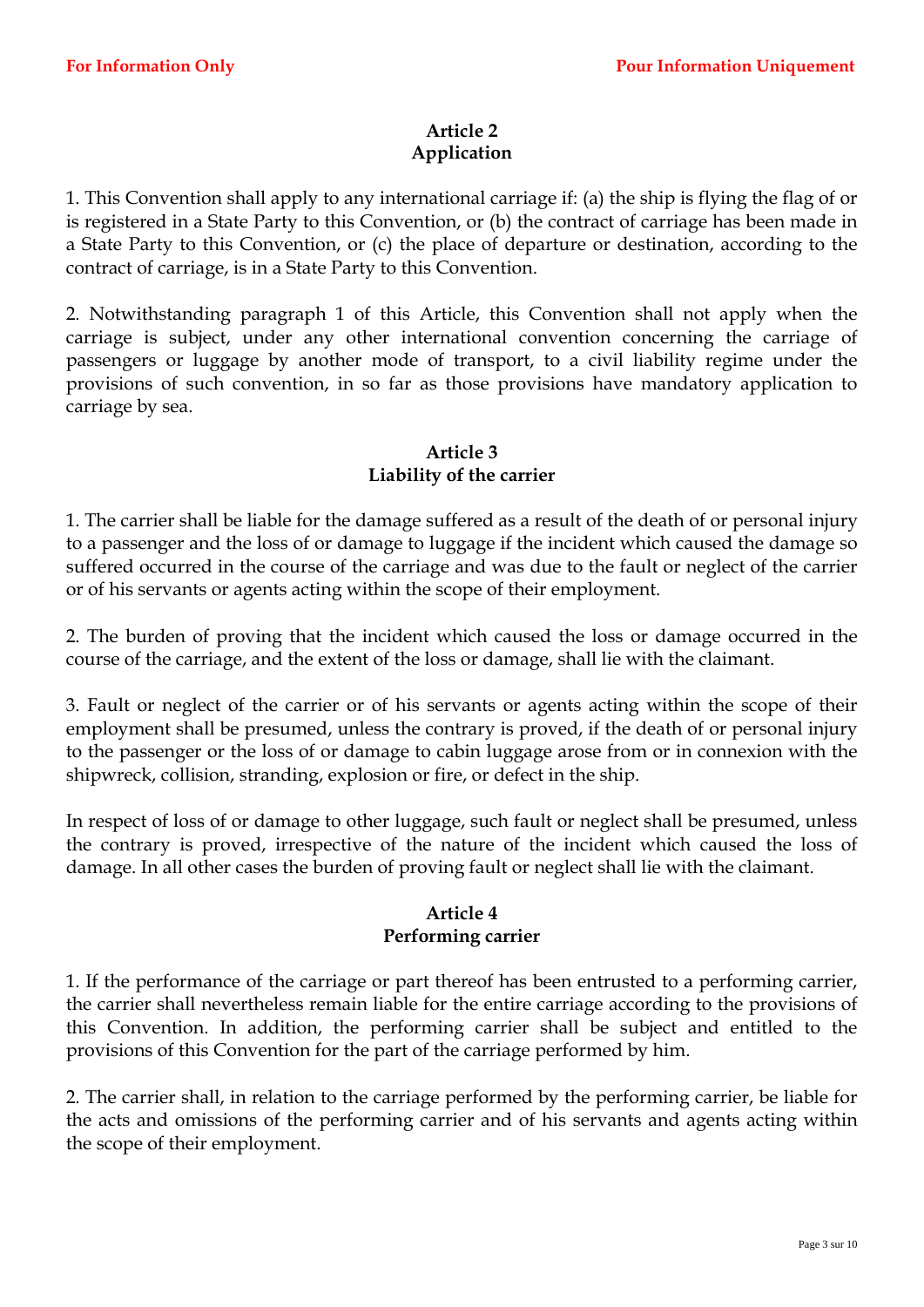3. Any special agreement under which the carrier assumes obligations not imposed by this Convention or any waiver of rights conferred by this Convention shall affect the performing carrier only if agreed by him expressly and in writing.

4. Where and to the extent that both the carrier and the performing carrier are liable, their liability shall be joint and several.

5. Nothing in this Article shall prejudice any right of recourse as between the carrier and the performing carrier.

# **Article 5 Valuables**

The carrier shall not be liable for the loss of or damage to moneys, negotiable securities, gold, silverware, jewellery, ornaments, works of art, or other valuables, except where such valuables have been deposited with the carrier for the agreed purpose of safe-keeping in which case the carrier shall be liable up to the limit provided for in paragraph 3 of Article 8 unless a higher limit is agreed upon in accordance with paragraph 1 of Article 10.

# **Article 6 Contributory fault**

If the carrier proves that the death of or personal injury to a passenger or the loss of or damage to his luggage was caused or contributed to by the fault or neglect of the passenger, the court seized of the case may exonerate the carrier wholly or partly from his liability in accordance with the provisions of the law of that court.

## **Article 7 Limit of Liability for personal injury**

1. The liability of the carrier for the death of or personal injury to a passenger shall in no case exceed 700,000 francs per carriage. Where in accordance with the law of the court seized of the case damages are awarded in the form of periodical income payments, the equivalent capital value of those payments shall not exceed the said limit.

2. Notwithstanding paragraph 1 of this Article, the national law of any State Party to this Convention may fix, as far as carriers who are nationals of such State are concerned, a higher per capita limit of liability.

## **Article 8 Limit of liability for loss of or damage to luggage**

1. The liability of the carrier for the loss of or damage to cabin luggage shall in no case exceed 12,500 francs per passenger, per carriage.

2. The liability of the carrier for the loss of or damage to vehicles including all luggage carried in or on the vehicle shall in no case exceed 50,000 francs per vehicle, per carriage.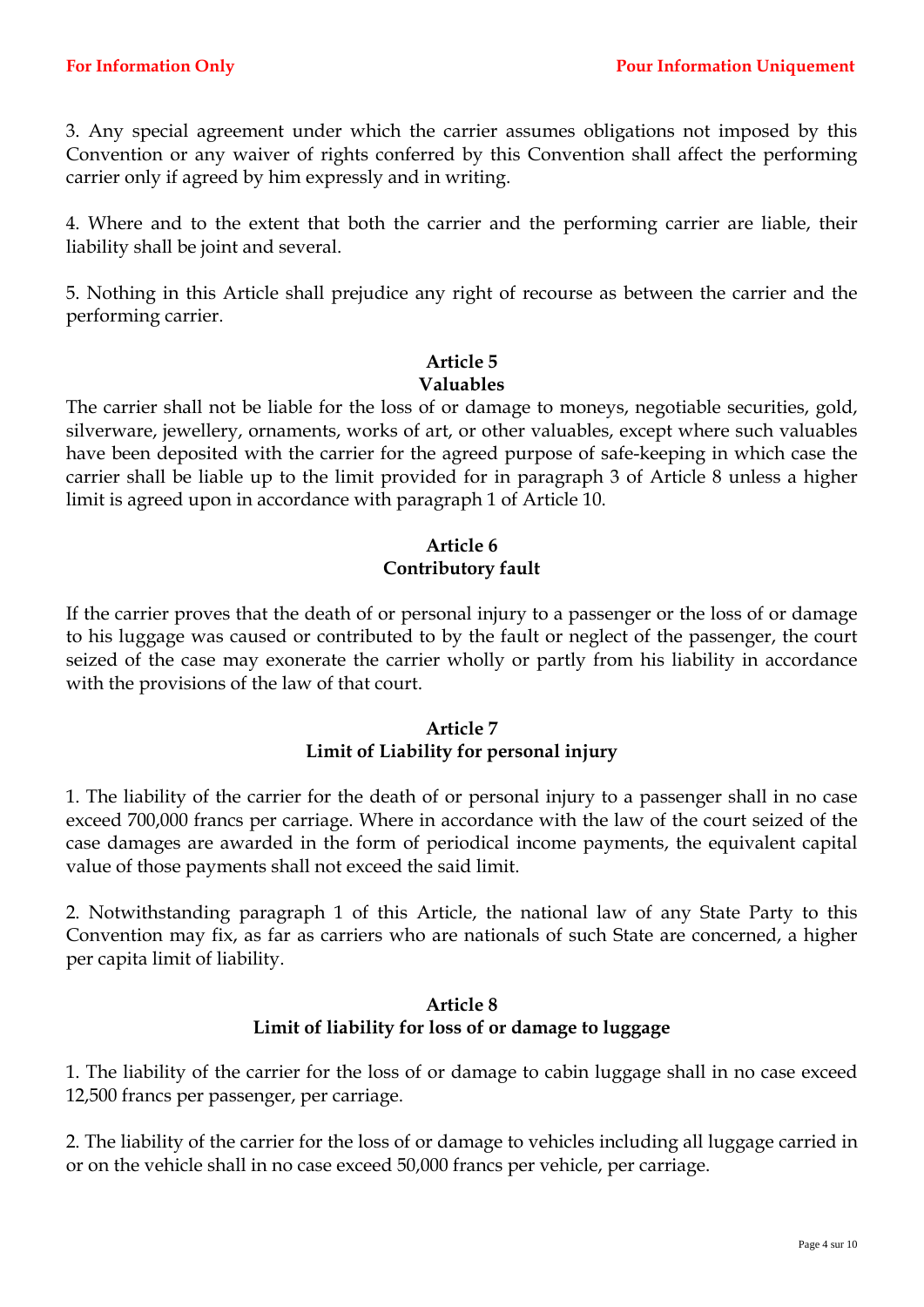3. The liability of the carrier for the loss of or damage to luggage other than that mentioned in paragraphs 1 and 2 of this Article shall in no case exceed 18,000 francs per passenger, per carriage.

4. The carrier and the passenger may agree that the liability of the carrier shall be subject to a deductible not exceeding 1,750 francs in the case of damage to a vehicle and not exceeding 200 francs per passenger in the case of loss of or damage to other luggage, such sum to be deducted from the loss or damage.

#### **Article 9 Monetary unit and conversion**

1. The franc mentioned in this Convention shall be deemed to refer to a unit consisting of 65.5 milligrams of gold of millesimal fineness 900.

2. The amounts referred to in Articles 7 and 8 shall be converted into the national currency of the State of the court seized of the case on the basis of the official value of that currency, by reference to the unit defined in paragraph 1 of this Article, on the date of the judgment or the date agreed upon by the parties. If there is no such official value, the competent authority of the State concerned shall determine what shall be considered as the official value for the purpose of this Convention.

# **Article 10 Supplementary provisions on limits of liability**

1. The carrier and the passenger may agree, expressly and in writing, to higher limits of liability than those prescribed in Articles 7 and 8.

2. Interest on damages and legal costs shall not be included in the limits of liability prescribed in Article 7 and 8.

# **Article 11 Defences and limits for carriers' servants**

If an action is brought against a servant or agent of the carrier or of the performing carrier arising out of damage covered by this Convention, such servant or agent, if he proves that he acted within the scope of his employment, shall be entitled to avail himself of the defences and limits of liability which the carrier or the performing carrier is entitled to invoke under this Convention.

#### **Article 12 Aggregation of claims**

1. Where the limits of liability prescribed in Articles 7 and 8 take effect, they shall apply to the aggregate of the amounts recoverable in all claims arising out of the death of or personal injury to any one passenger or the loss of or damage to his luggage.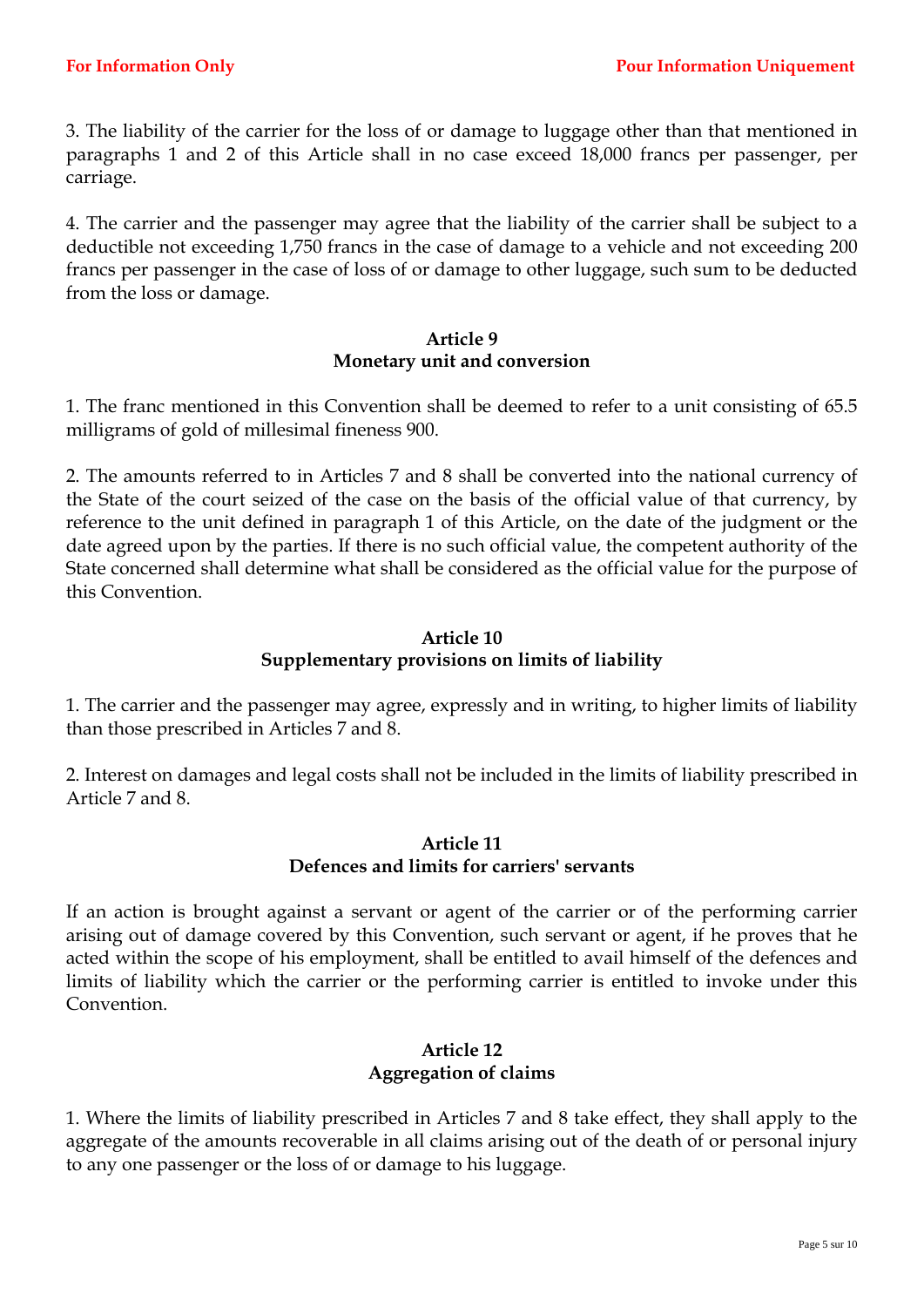2. In relation to the carriage performed by a performing carrier, the aggregate of the amounts recoverable from the carrier and the performing carrier and from their servants and agents acting within the scope of their employment shall not exceed the highest amount which could be awarded against either the carrier or the performing carrier under this Convention, but none of the persons mentioned shall be liable for a sum in excess of the limit applicable to him.

3. In any case where a servant or agent of the carrier or of the performing carrier is entitled under Article 11 of this Convention to avail himself of the limits of liability prescribed in Articles 7 and 8, the aggregate of the amounts recoverable from the carrier, or the performing carrier as the case may be, and from that servant or agent, shall not exceed those limits.

#### **Article 13 Loss of right to limit liability**

1. The carrier shall not be entitled to the benefit of the limits of liability prescribed in Articles 7 and 8 and paragraph 1 of Article 10, if it is proved that the damage resulted from an act or omission of the carrier done with the intent to cause such damage, or recklessly and with knowledge that such damage would probably result.

2. The servant or agent of the carrier or of the performing carrier shall not be entitled to the benefit of those limits if it is proved that the damage resulted from an act or omission of that servant or agent done with the intent to cause such damage, or recklessly and with knowledge that such damage would probably result.

#### **Article 14 Basis for claims**

No action for damages for the death of or personal injury to a passenger, or for the loss of or damage to luggage, shall be brought against a carrier or performing carrier otherwise than in accordance with this Convention.

#### **Article 15 Notice of loss or damage to luggage**

1. The passenger shall give written notice to the carrier or his agent:

(a) in the case of apparent damage to luggage:

(i) for cabin luggage, before or at the time of disembarkation of the passenger;

(ii) for all other luggage, before or at the time of its re-delivery;

(b) in the case of damage to luggage which is not apparent, or loss of luggage, within fifteen days from the date of disembarkation or redelivery or from the time when such re-delivery should have taken place.

2. If the passenger fails to comply with this Article, he shall be presumed, unless the contrary is proved, to have received the luggage undamaged.

3. The notice in writing need not be given if the condition of the luggage has at the time of its receipt been the subject of joint survey or inspection.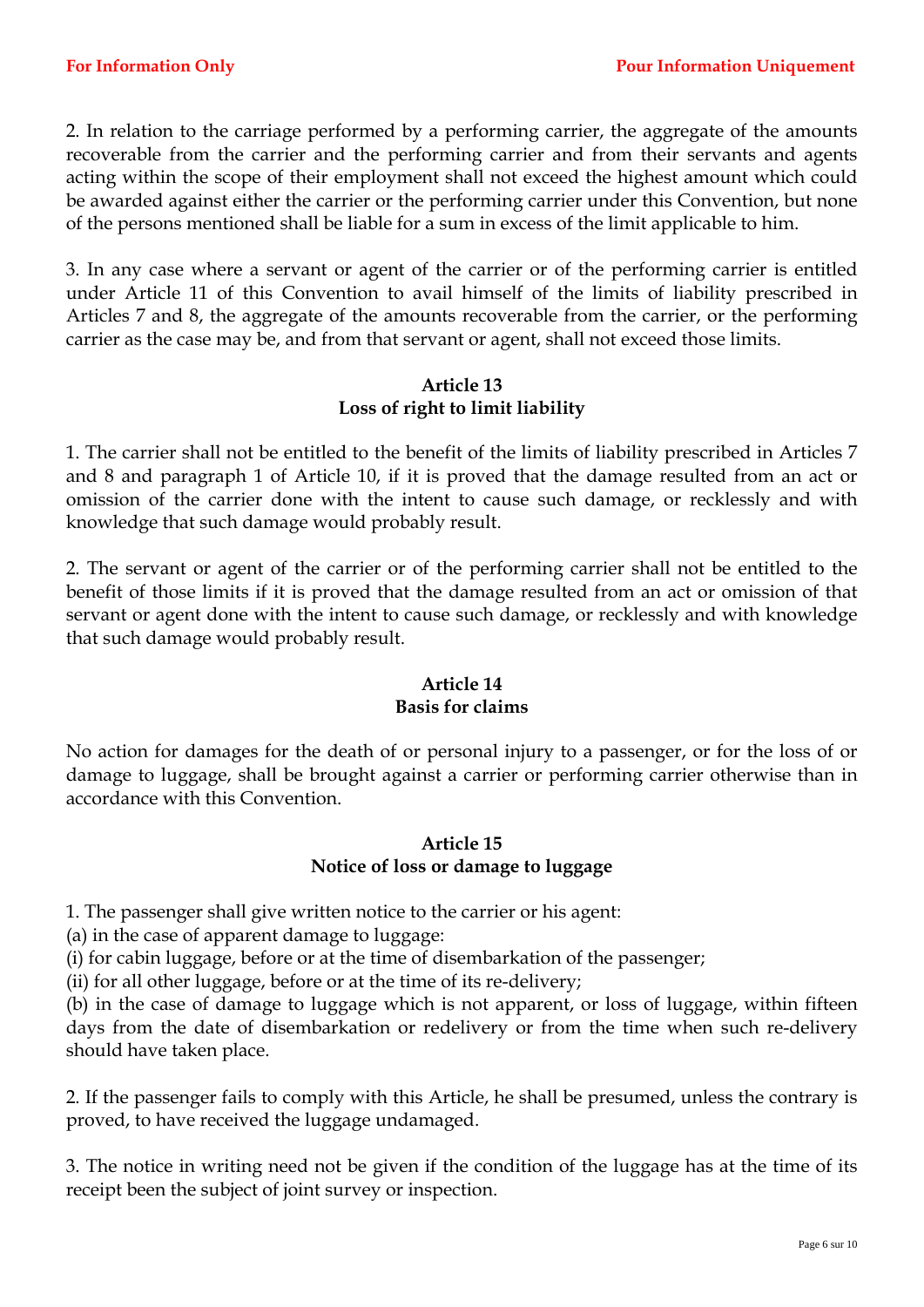# **Article 16 Time-bar for actions**

1. Any action for damages arising out of the death of or personal injury to a passenger or for the loss of or damage to luggage shall be time-barred after a period of two years.

2. The limitation period shall be calculated as follows:

(a) in the case of personal injury, from the date of disembarkation of the passenger;

(b) in the case of death occurring during carriage, from the date when the passenger should have disembarked, and in the case of personal injury occurring during carriage and resulting in the death of the passenger after disembarkation, from the date of death, provided that this period shall not exceed three years from the date of disembarkation;

(c) in the case of loss of or damage to luggage, from the date of disembarkation or from the date when disembarkation should have taken place, whichever is later.

3. The law of the court seized of the case shall govern the grounds of suspension and interruption of limitation periods, but in no case shall an action under this Convention be brought after the expiration of a period of three years from the date of disembarkation of the passenger or from the date when disembarkation should have taken place, whichever is later.

4. Notwithstanding paragraphs 1, 2 and 3 of this Article, the period of limitation may be extended by a declaration of the carrier or by agreement of the parties after the cause of action has arisen. The declaration or agreement shall be in writing.

# **Article 17 Competent jurisdiction**

1. An action arising under this Convention shall, at the option of the claimant, be brought before one of the courts listed below, provided that the court is located in a State Party to this Convention:

(a) the court of the place of permanent residence or principal place of business of the defendant, or

(b) the court of the place of departure or that of the destination according to the contract of carriage, or

(c) a court of the State of the domicile or permanent residence of the claimant, if the defendant has a place of business and is subject to jurisdiction in that State, or

(d) a court of the State where the contract of carriage was made, if the defendant has a place of business and is subject to jurisdiction in that State.

2. After the occurrence of the incident which has caused the damage, the parties may agree that the claim for damages shall be submitted to any jurisdiction or to arbitration.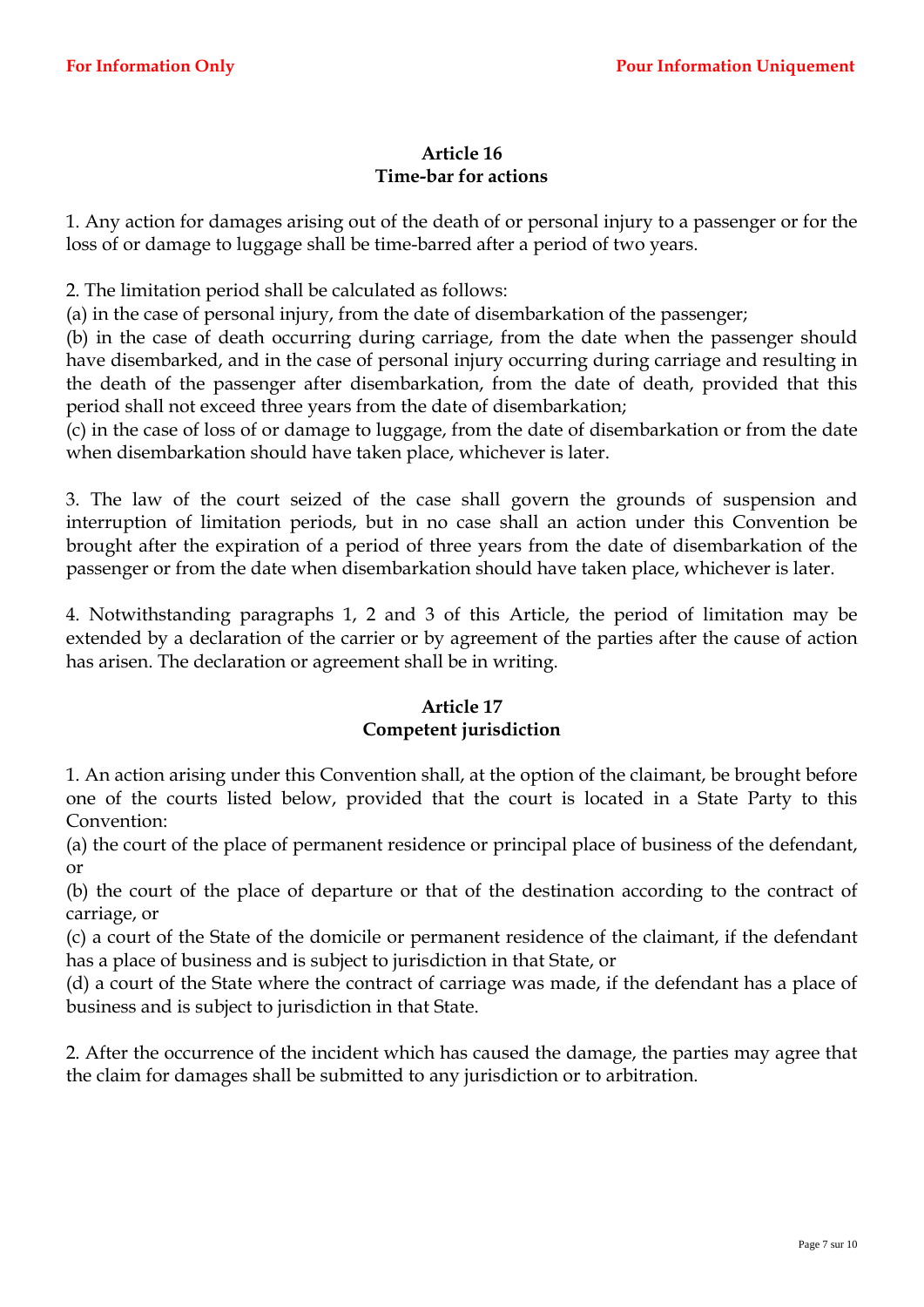# **Article 18**

## **Invalidity of contractual provisions**

Any contractual provision concluded before the occurrence of the incident which has caused the death of or personal injury to a passenger or the loss of or damage to his luggage, purporting to relieve the carrier of his liability towards the passenger or to prescribe a lower limit of liability than that fixed in this Convention except as provided in paragraph 4 of Article 8, and any such provision purporting to shift the burden of proof which rests on the carrier, or having the effect of restricting the option specified in paragraph 1 of Article 17, shall be null and void, but the nullity of that provision shall not render void the contract of carriage which shall remain subject to the provisions of this Convention.

#### **Article 19 Other conventions on limitation of liability**

This Convention shall not modify the rights or duties of the carrier, the performing carrier, and their servants or agents provided for in international convention relating to the limitation of liability of owners of seagoing ships.

# **Article 20 Nuclear damage**

No liability shall arise under this Convention for damage caused by a nuclear incident: (a) if the operator of a nuclear installation is liable for such damage under either the Paris Convention of July 29, 1960 on Third Party Liability in the Field of Nuclear Energy as amended by its Additional Protocol of January 28, 1964, or the Vienna Convention of May 21, 1963 on Civil Liability for Nuclear Damage, or (b) if the operator of a nuclear installation is liable for such damage by virtue of a national law governing the liability for such damage, provided that such law is in all respects as favourable to persons who may suffer damage as either the Paris or the Vienna Conventions.

#### **Article 21 Commercial carriage by public authorities**

This Convention shall apply to commercial carriage undertaken by States or Public Authorities under contracts of carriage within the meaning of Article 1.

# **Article 22 Declaration of non-application**

1. Any Party may at the time of signing, ratifying, accepting, approving or acceding to this Convention, declare in writing that it will not give effect to this Convention when the passenger and the carrier are subjects or nationals of that Party.

2. Any declaration made under paragraph 1 of this Article may be withdrawn at any time by a notification in writing to the Secretary-General of the Organization.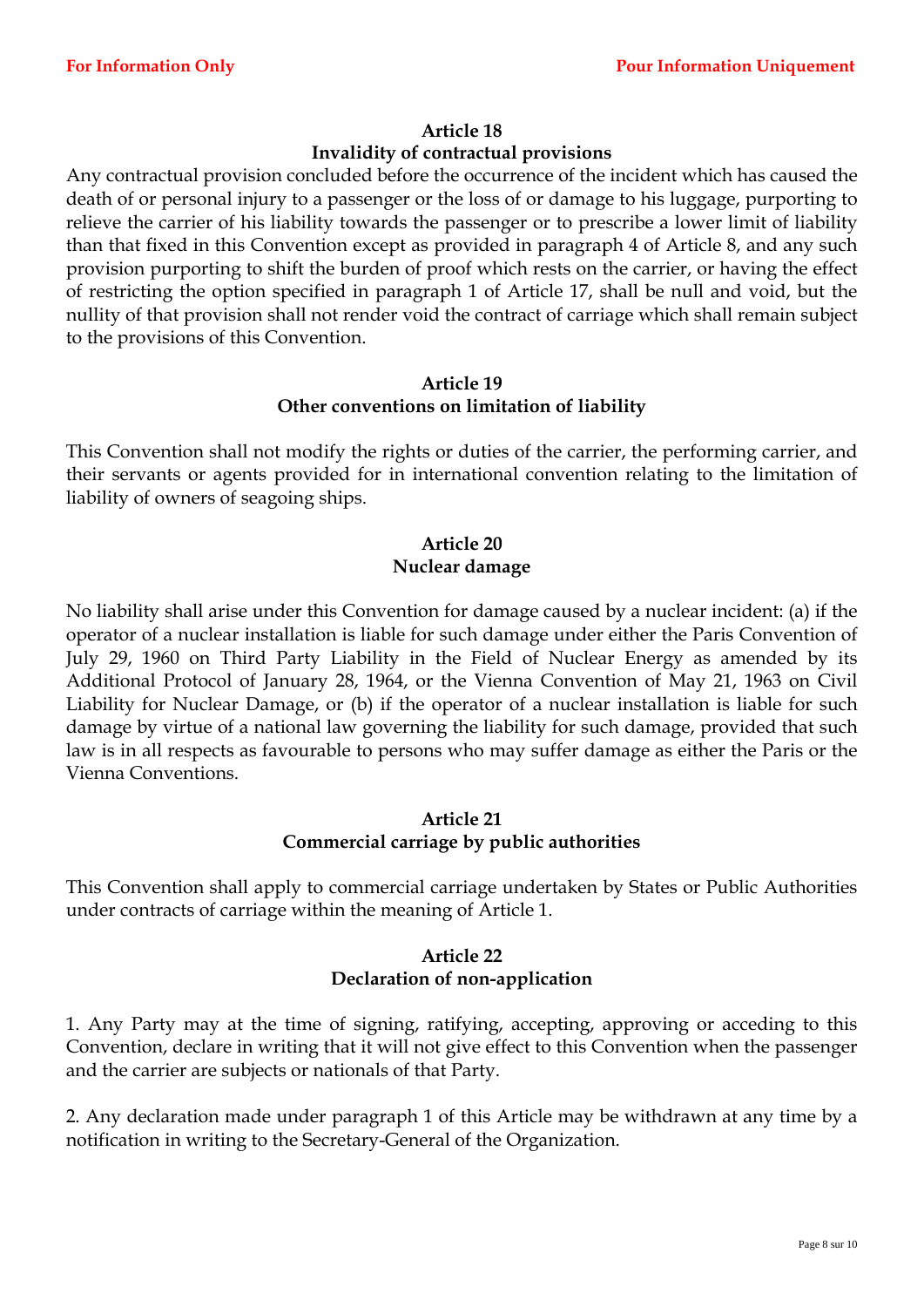Article 23 Signature, ratification and accession 1. This Convention shall be open for signature at the Headquarters of the Organization until December 31, 1975 and shall thereafter remain open for accession.

2. States may become Parties to this Convention by: (a) signature without reservation as to ratification, acceptance or approval; (b) signature subject to ratification, acceptance or approval followed by ratification, acceptance or approval; or (c) accession.

3. Ratification, acceptance, approval or accession shall be effected by the deposit of a formal instrument to that effect with the Secretary-General of the Organization.

## **Article 24 Entry into force**

1. This Convention shall enter into force on the ninetieth day following the date on which ten States have either signed it without reservation as to ratification, acceptance or approval or have deposited the requisite instruments of ratification, acceptance, approval or accession.

2. For any State which subsequently signs this Convention without reservation as to ratification, acceptance or approval, or deposits its instrument of ratification, acceptance, approval or accession, the Convention shall come into force on the ninetieth day after the date of such signature or deposit.

## **Article 25 Denunciation**

1. This Convention may be denounced by a Party at any time after the date on which the Convention entered into force for that Party.

2. Denunciation shall be effected by the deposit of an instrument with the Secretary-General of the Organization who shall inform all other Parties of the receipt of the instrument of denunciation and of the date of its deposit.

3. A denunciation shall take effect one year after the deposit of an instrument of denunciation, or after such longer period as may be specified in the instrument.

## **Article 26 Revision and amendment**

1. A Conference for the purpose of revising or amending this Convention may be convened by the Organization.

2. The Organization shall convene a Conference of the Parties to this Convention for revising or amending it at the request of not less than one-third of the Parties.